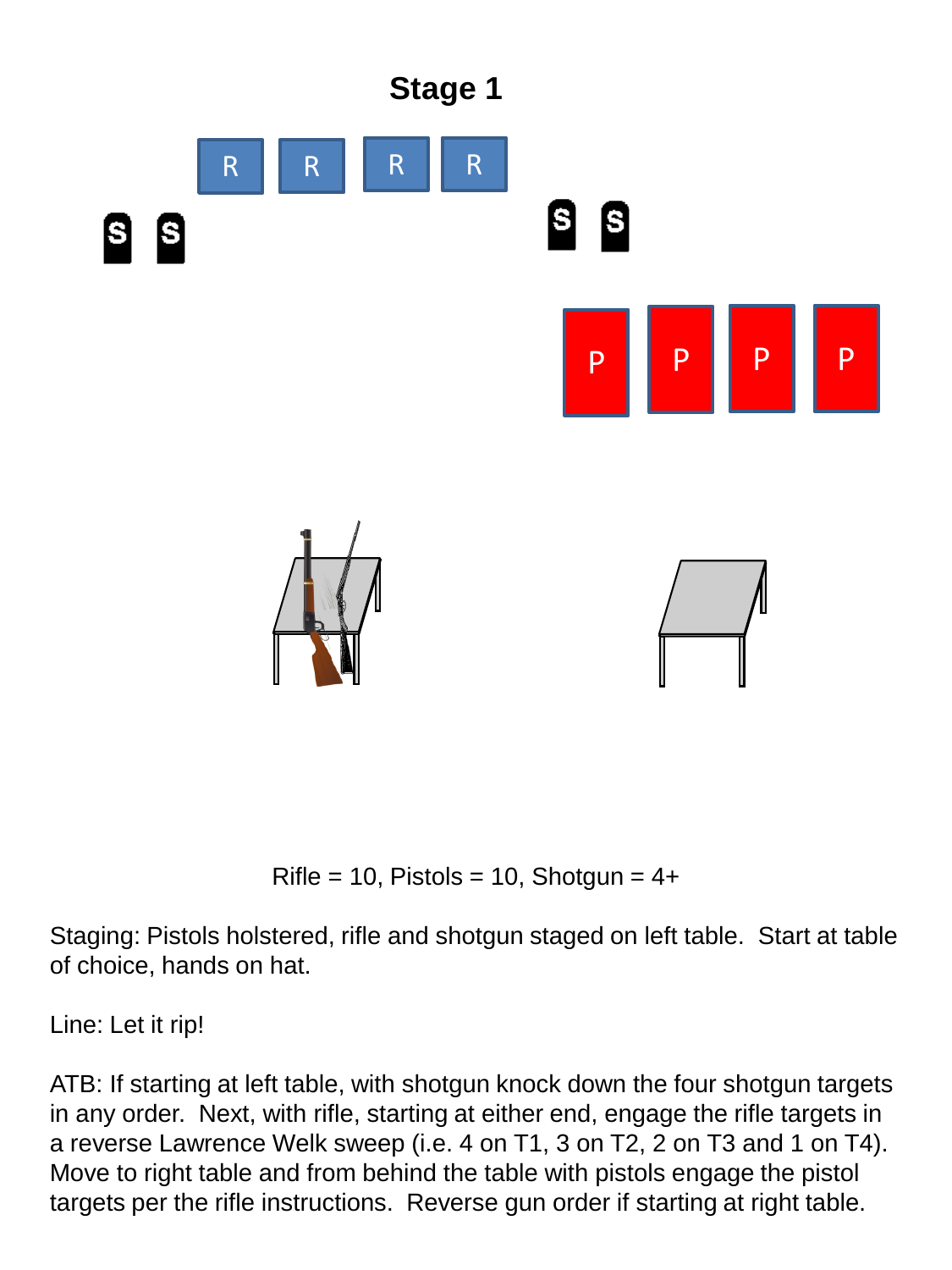

Rifle = 10, Pistols = 10, Shotgun =  $4+$ 

Staging: Pistols staged on right table, rifle and shotgun staged on left table. Start at table of choice, hands on table, not touching a gun.

Line: You're a cheater!

ATB: If starting at left table, with shotgun knock down the four shotgun targets in any order. Next, with rifle, starting on any target, engage the rifle targets in a 10 round Nevada sweep. Move to right table and from behind table with pistols engage the pistol targets per the rifle instructions. Reverse gun order if starting at right table. After use pistols may be holstered or returned to the table.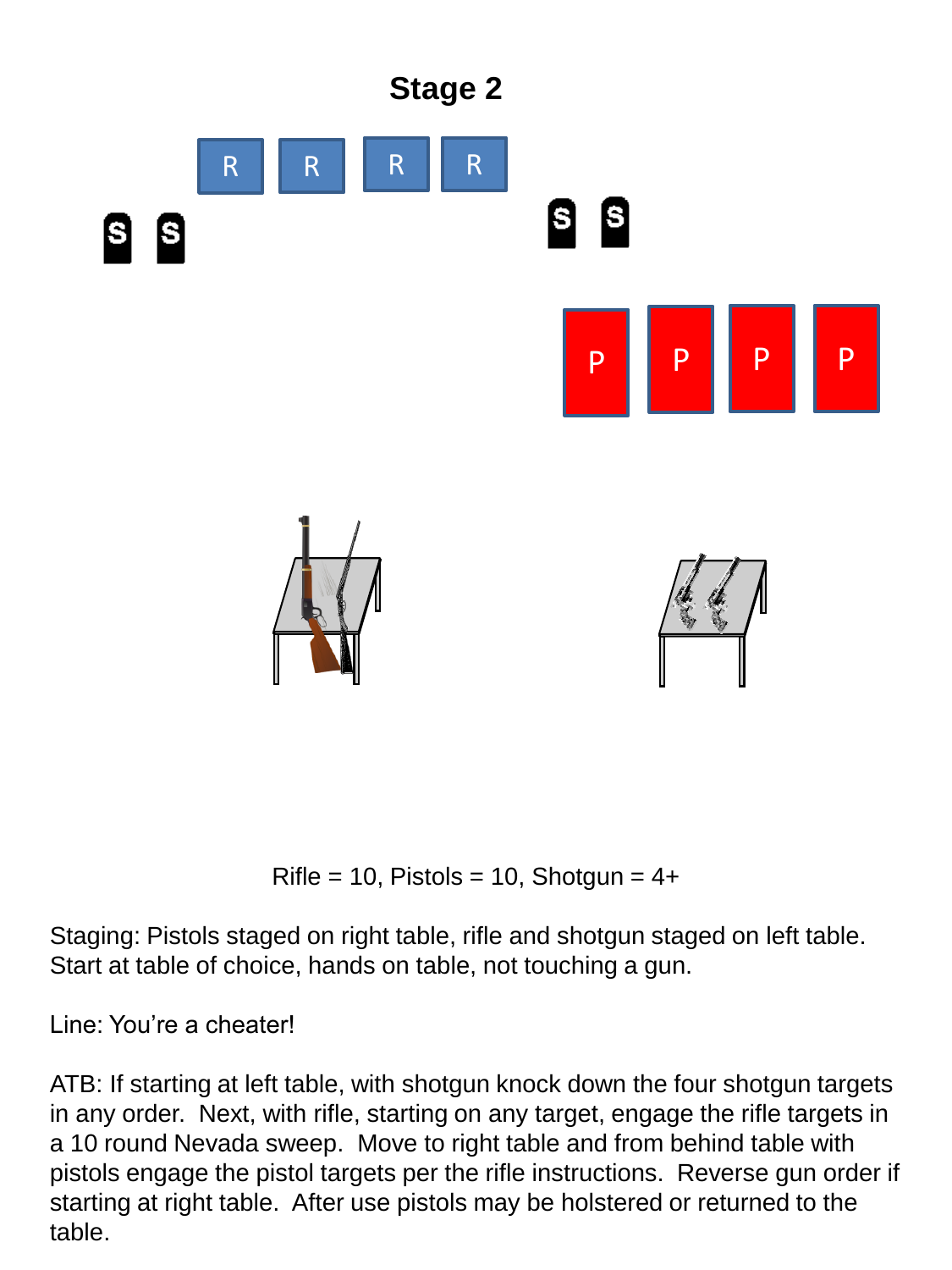

Staging: Pistols holstered, rifle on left table, shotgun on right or left table. Start standing at position of choice, hands at low surrender.

Line: On the count of 3, draw; 3!

ATB: If starting at left position from behind the fence, with pistols, engage pistol targets by first double taping the middle target, then sweep the three targets, repeat instructions with second five rounds. Move to left table and with rifle engage the rifle targets per the pistol instructions. Make rifle safe and with shotgun knock down the two shotgun targets at that position. Move to right table and with the shotgun knock down the four shotgun targets at that position in any order.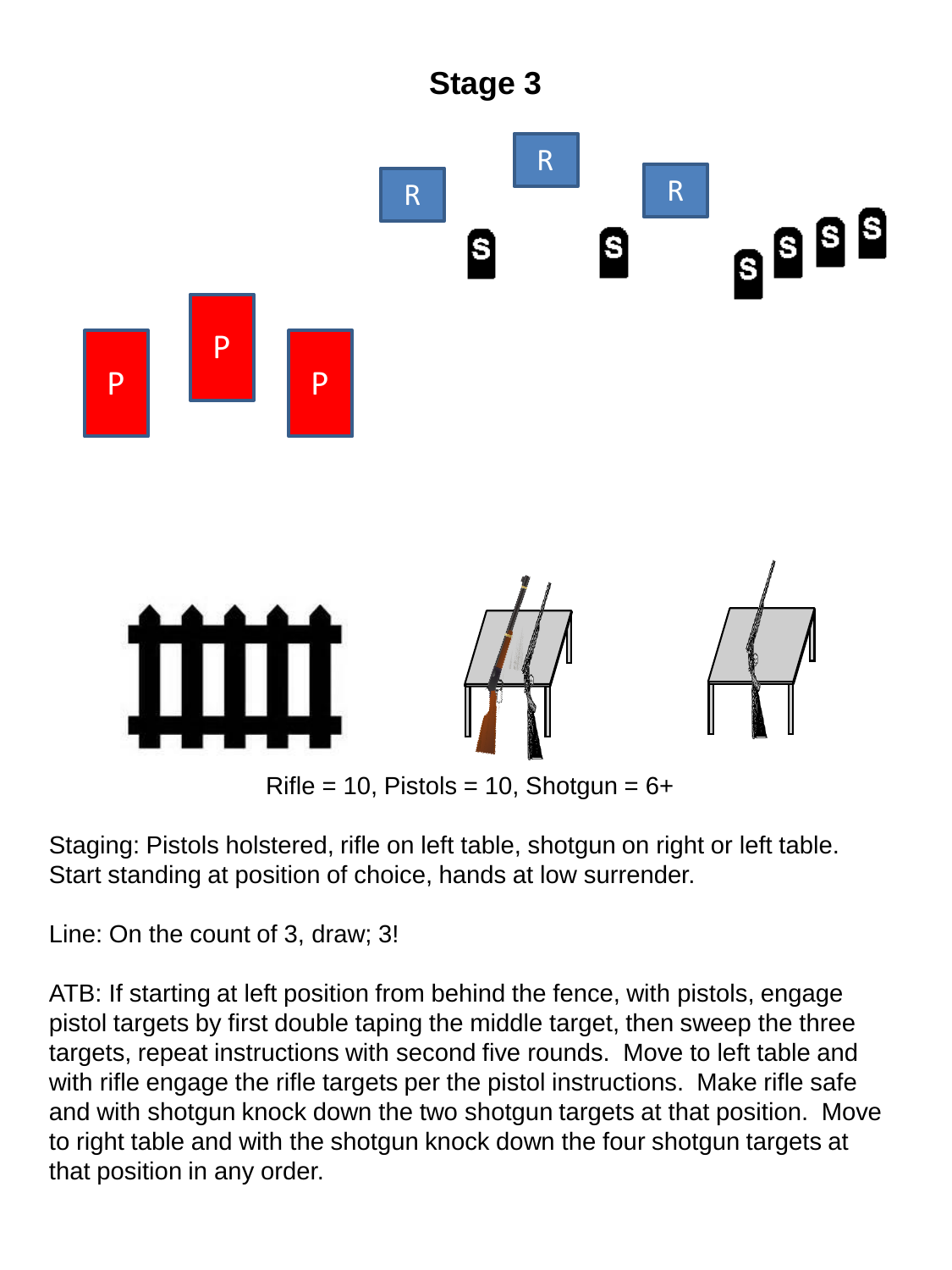

Staging: Pistols holstered, rifle on left table, shotgun on right table. Start standing a position of choice, hands at full surrender.

Line: Shall we dance?

ATB: If starting at left position from behind the fence, with pistols, engage pistol targets by first alternating between the two outside targets for four rounds, then place one round on the middle target, repeat instructions for second five rounds. Move to left table and with rifle engage the rifle targets per the pistol instructions. Move to right table and with the shotgun knock down the four shotgun targets in any order.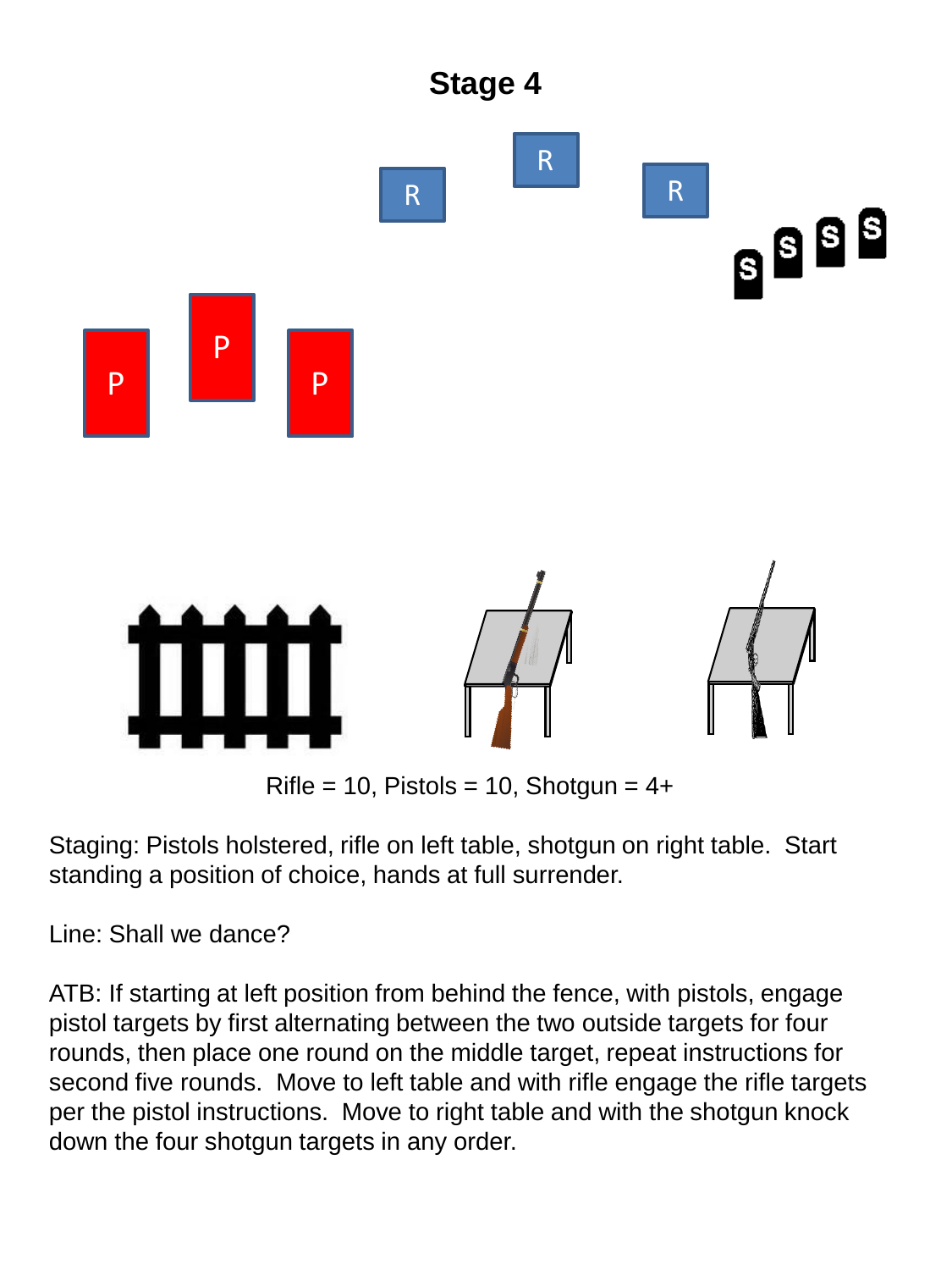

Round Count: Rifle: 10, Pistols: 10, Shotgun: 4+

Staging: Rifle in hands, shotgun on table. Pistols are holstered. Start standing with one foot touching the start plate.

Line: Eat lead and die!

ATB: With rifle, engage the rifle targets by first double tapping the circle, then double tap sweep the vertical targets, then double tap the circle. Make rifle safe on table. Shooter's choice of shotgun and pistols order. With pistols engage the pistol targets per the rifle instructions. With shotgun knock down the 4 shotgun targets in any order.